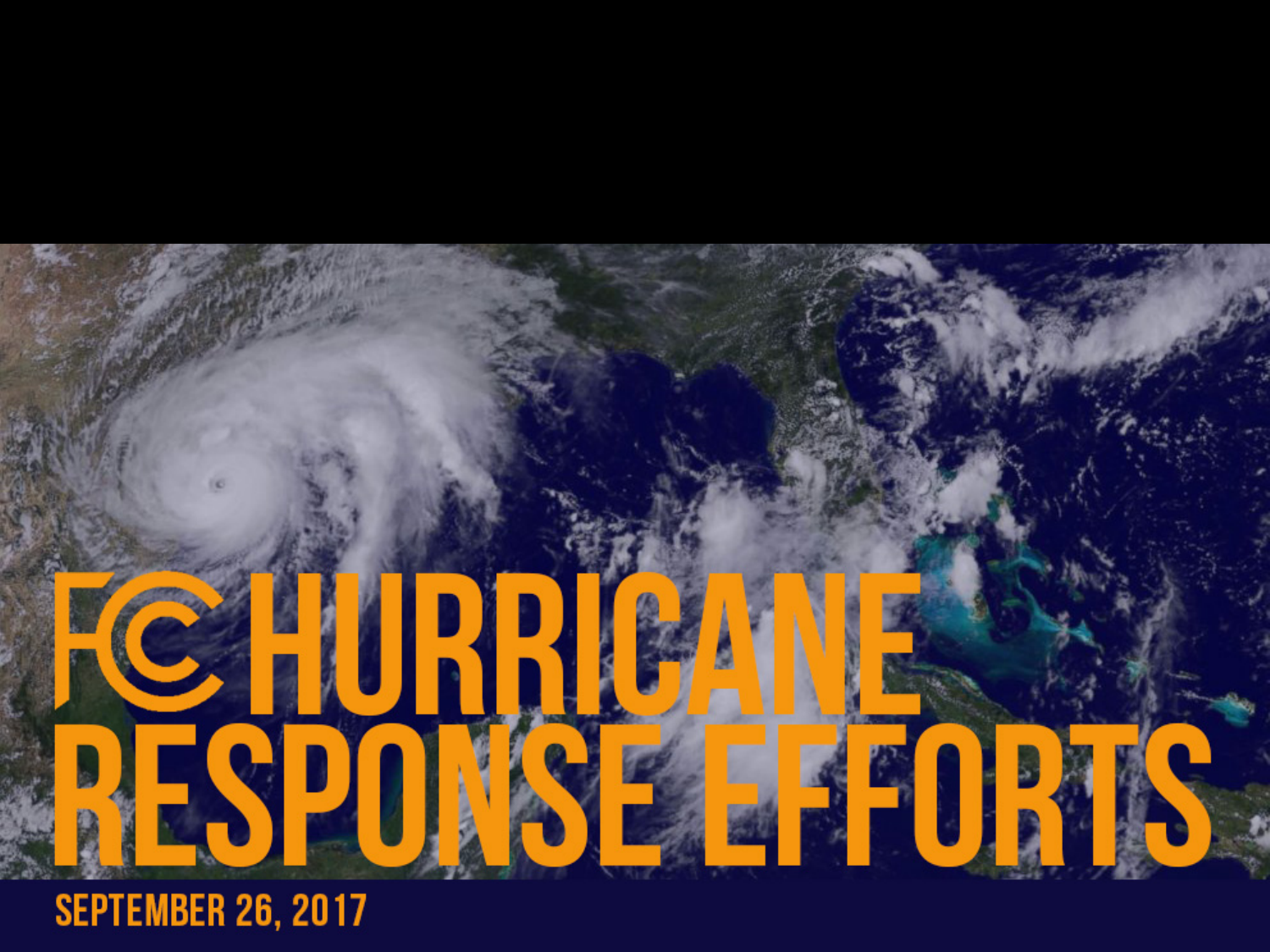## Emergency Preparation

- Identified necessary deployable resources.
- Conducted outreach to public safety and service providers.
- Issued Public Notices and consumer tips.
- Dedicated web page for one-stop access.
- Distributed DHS letters to facilitate access to fuel, generators and sites.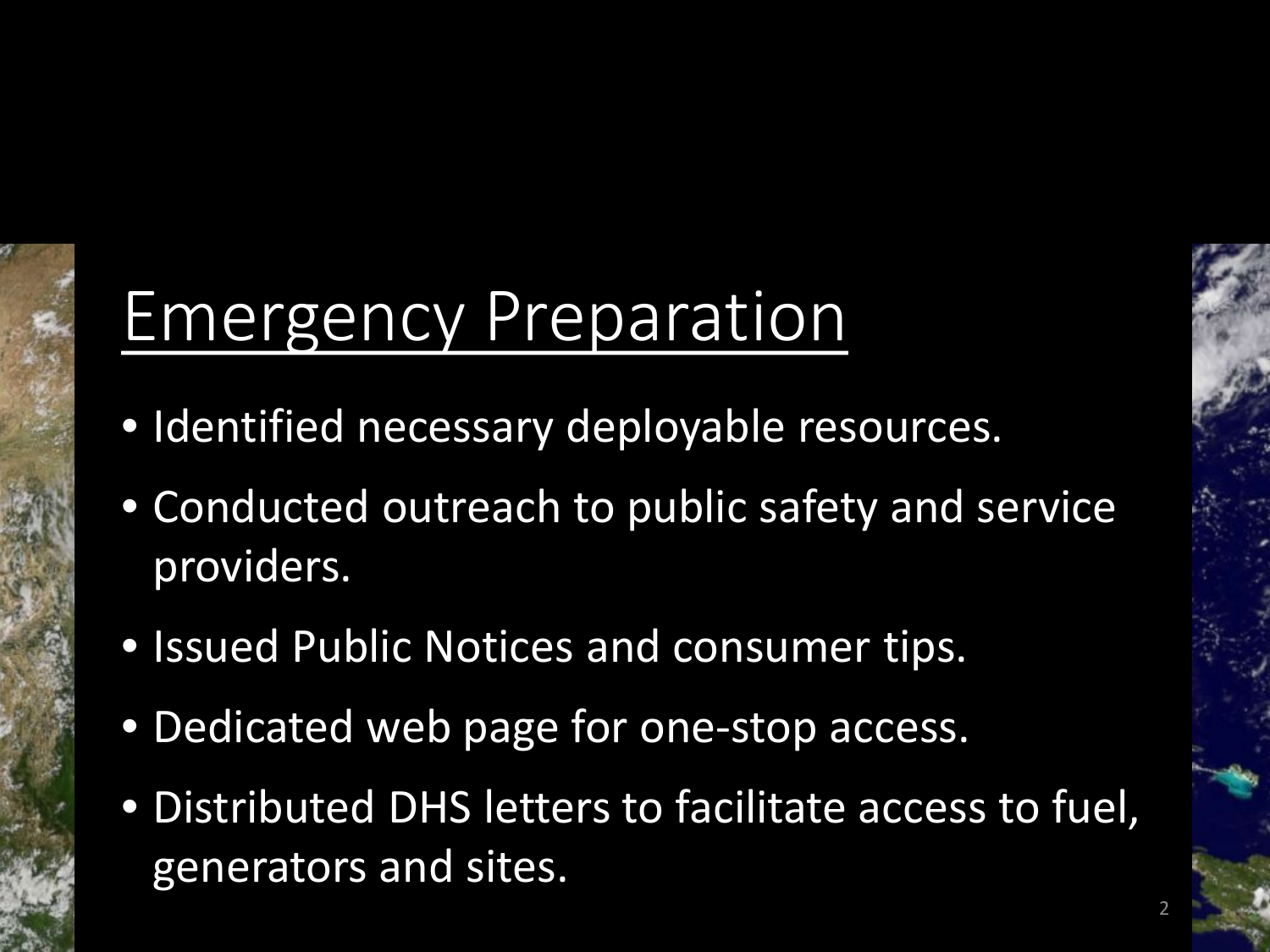# Emergency Response

- Deployed teams for communications resource needs.
- Activated Disaster Information Reporting System.
- Assessed impacts via long-distance RF monitoring.
- Analyzed and shared situational awareness information with Federal partners.
- Posted daily public situational awareness reports.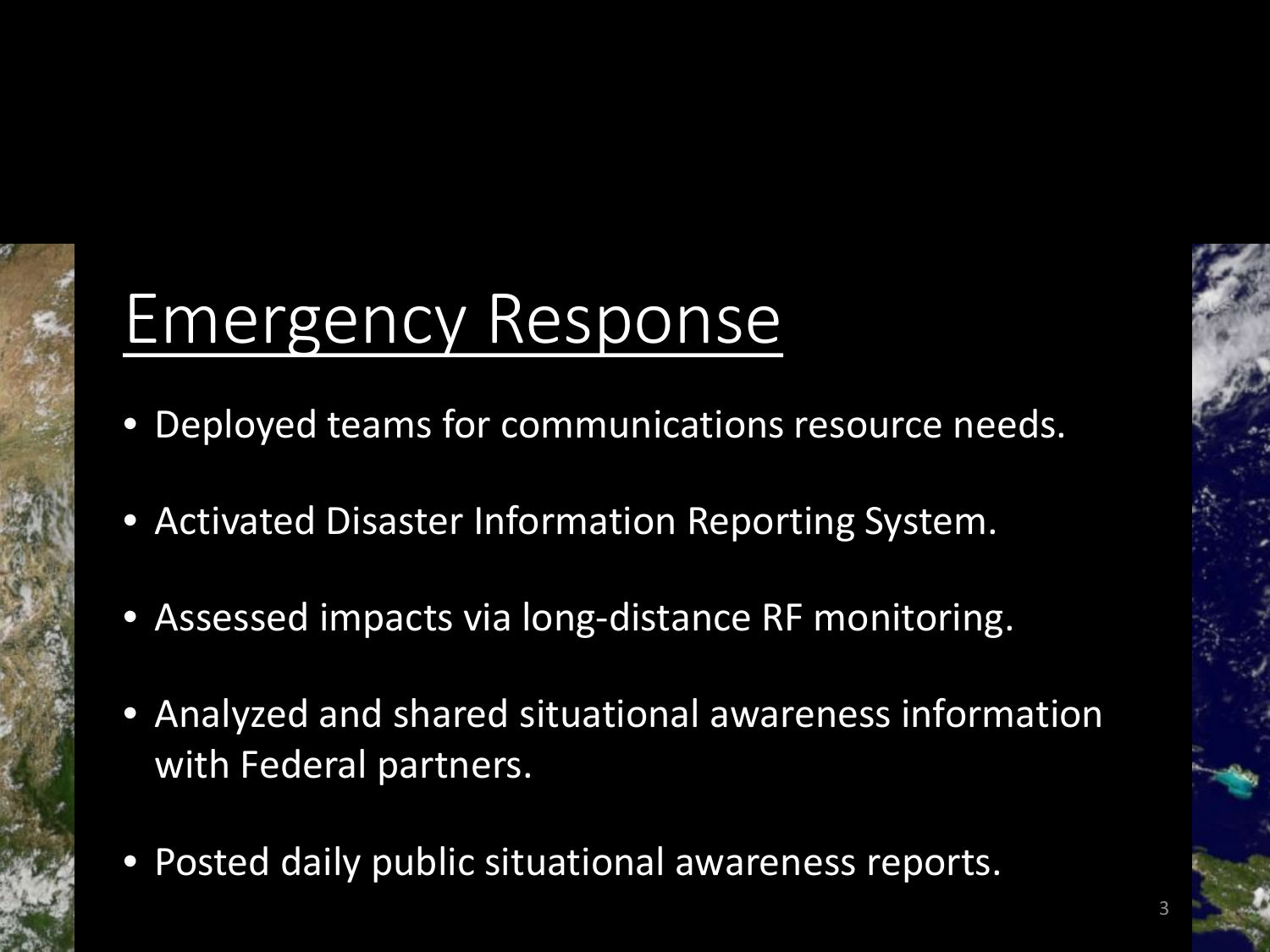## Emergency Response

- Processed 48 requests for assistance from first responders and service providers.
- Granted 91 requests for Special Temporary Authorizations.
- Granted temporary waivers of Lifeline requirements.
- Waived number portability rules to facilitate restoration of telephone services.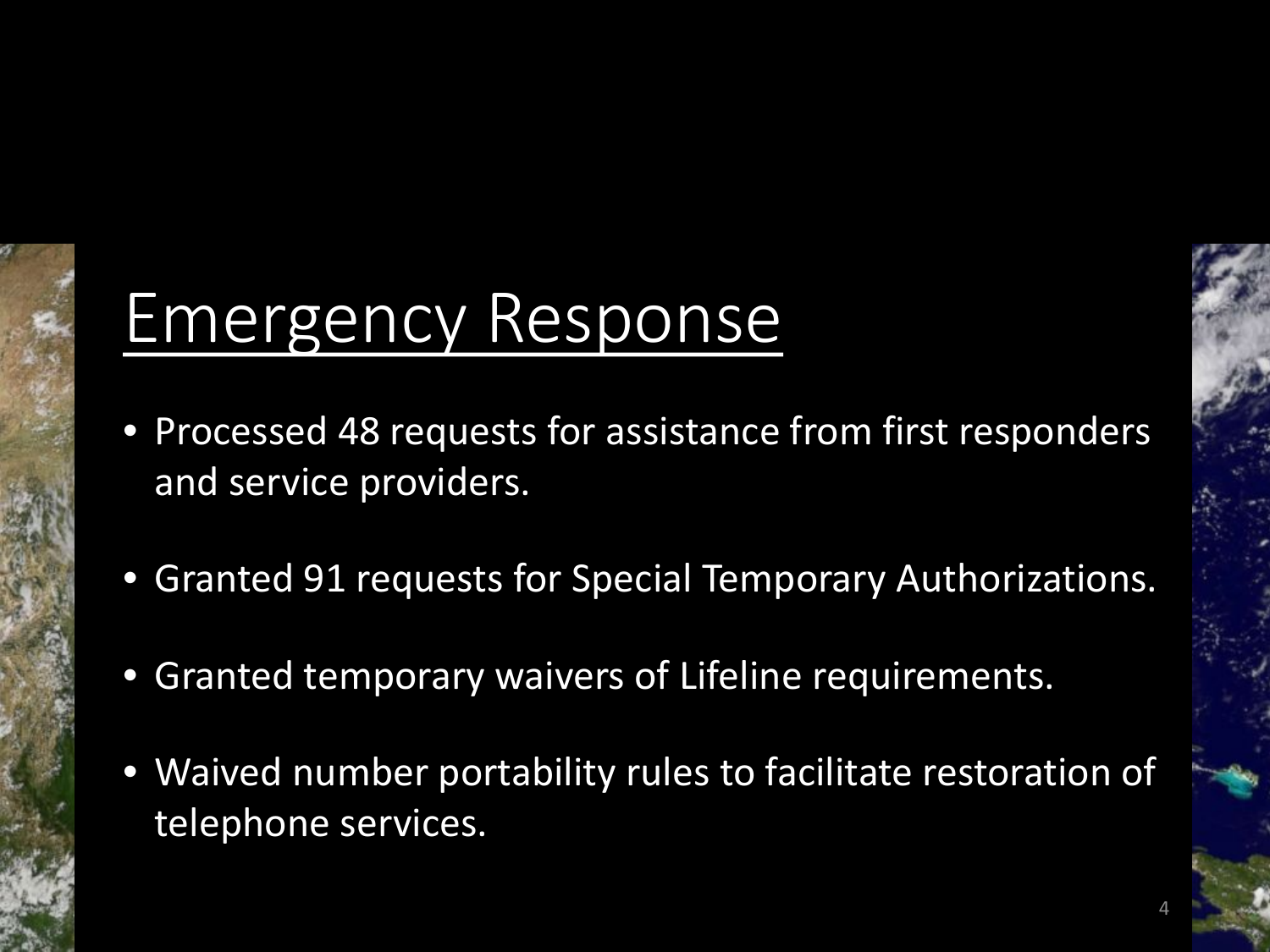# Storm Impact on Wireless Networks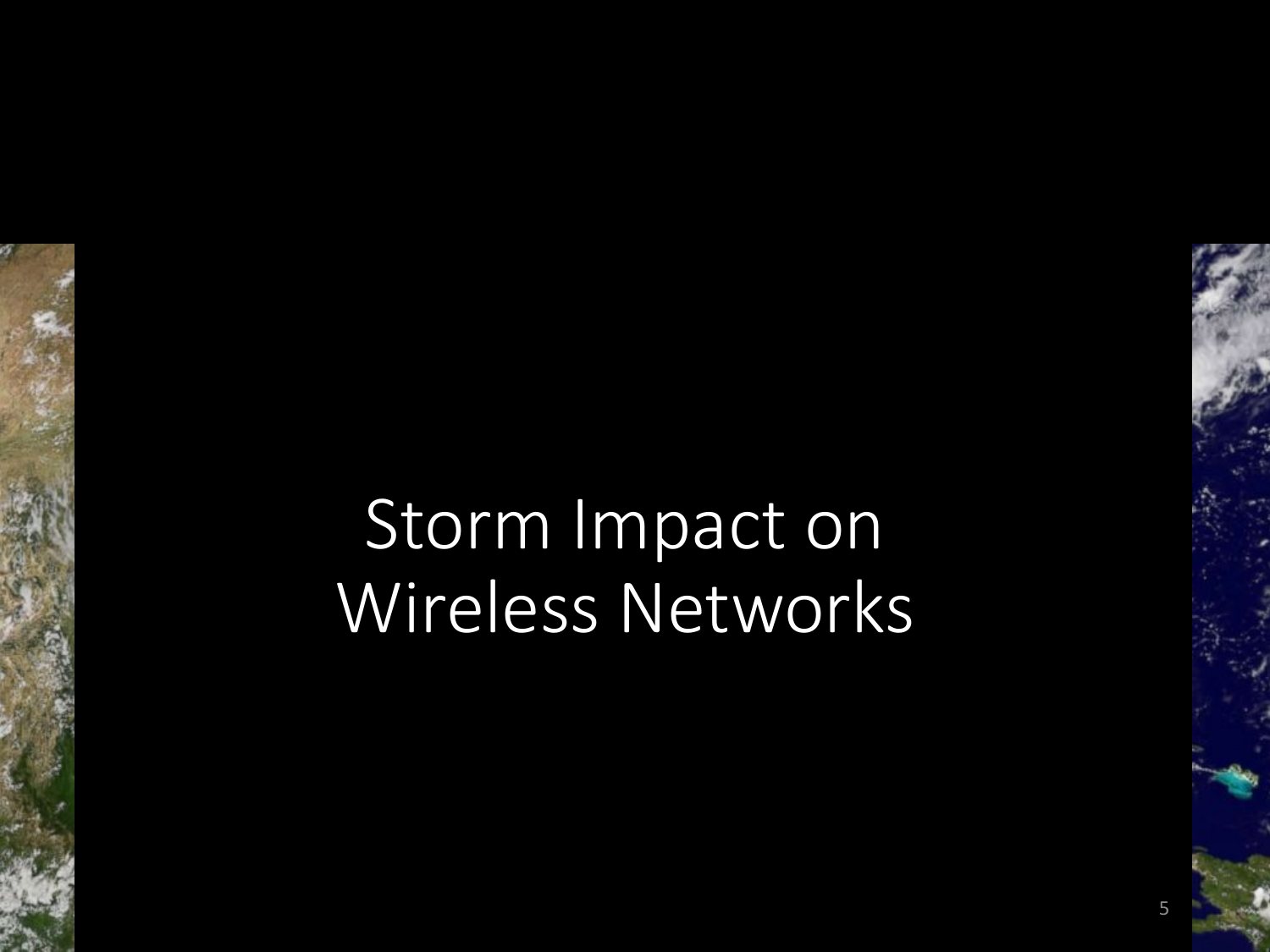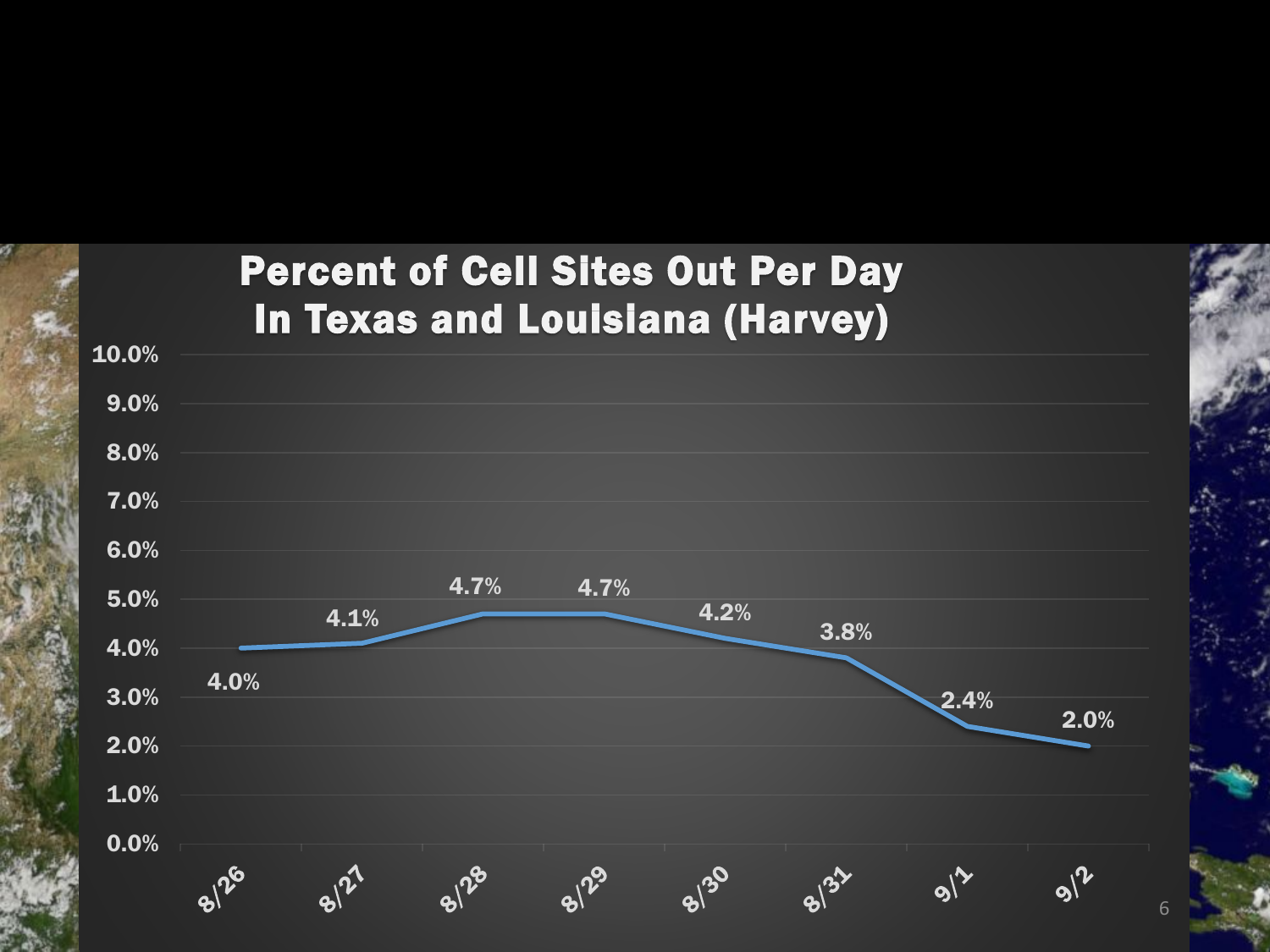### Percent of Cell Sites Out Per Day Texas - 13 Counties (Harvey)

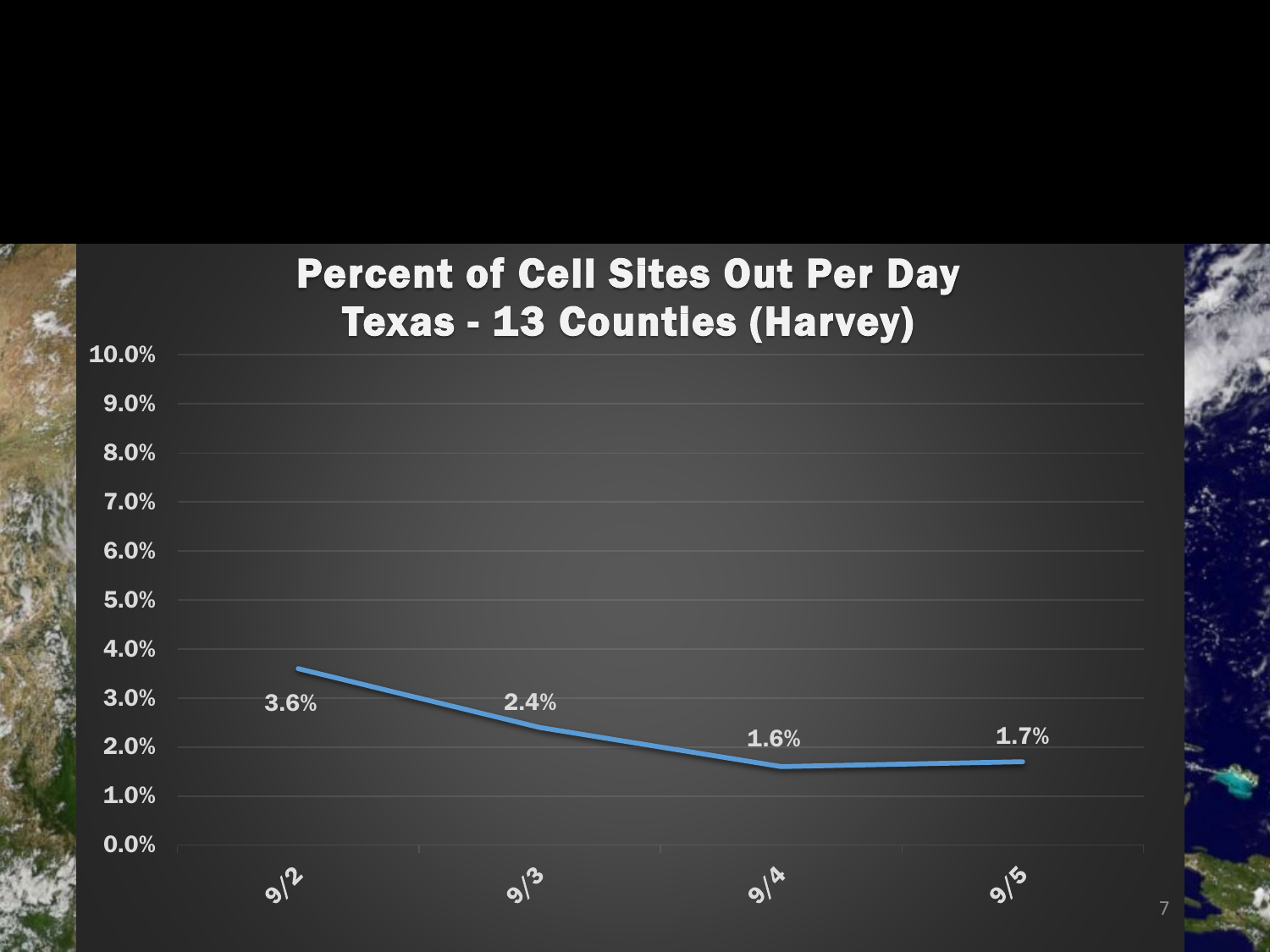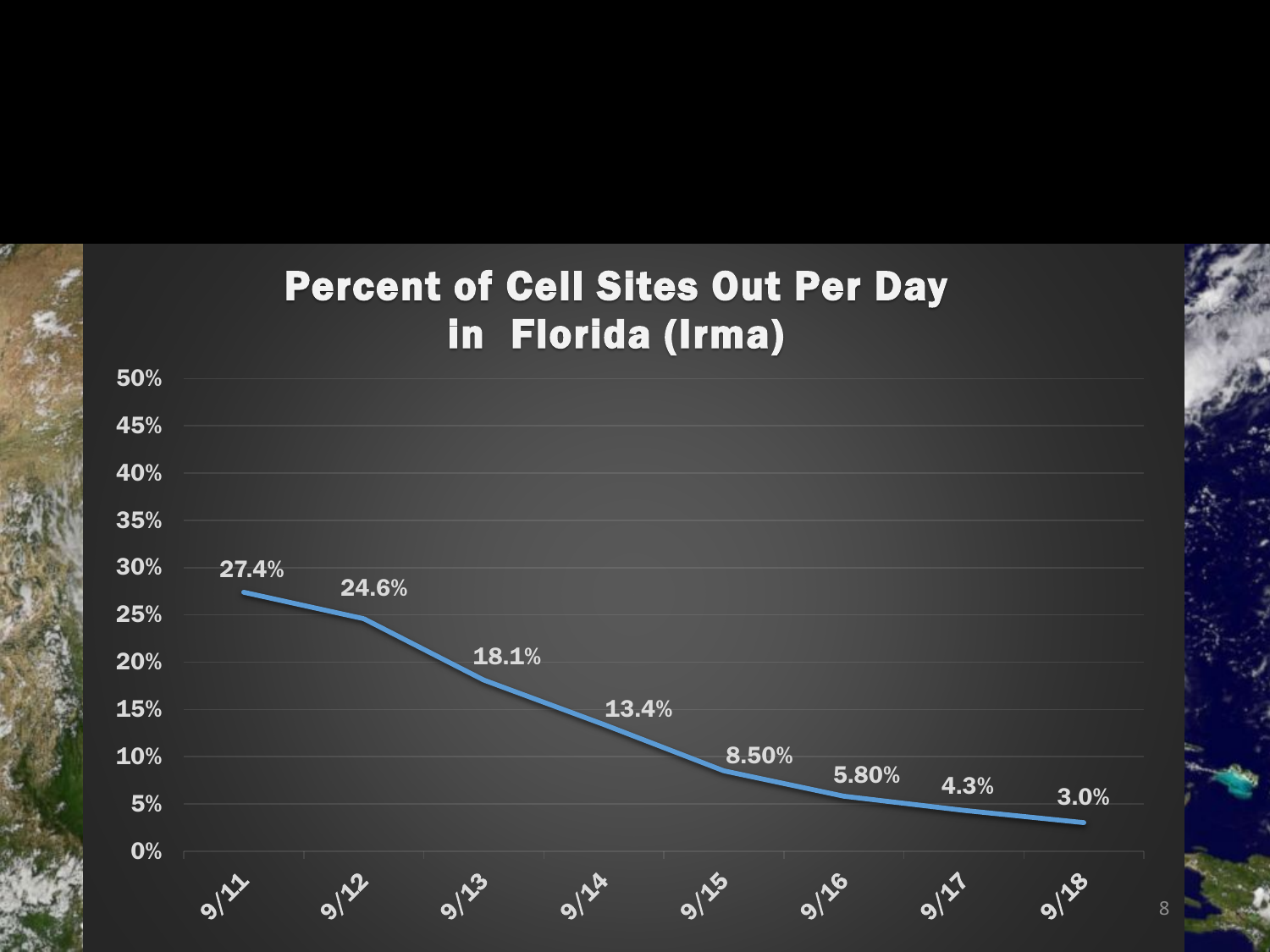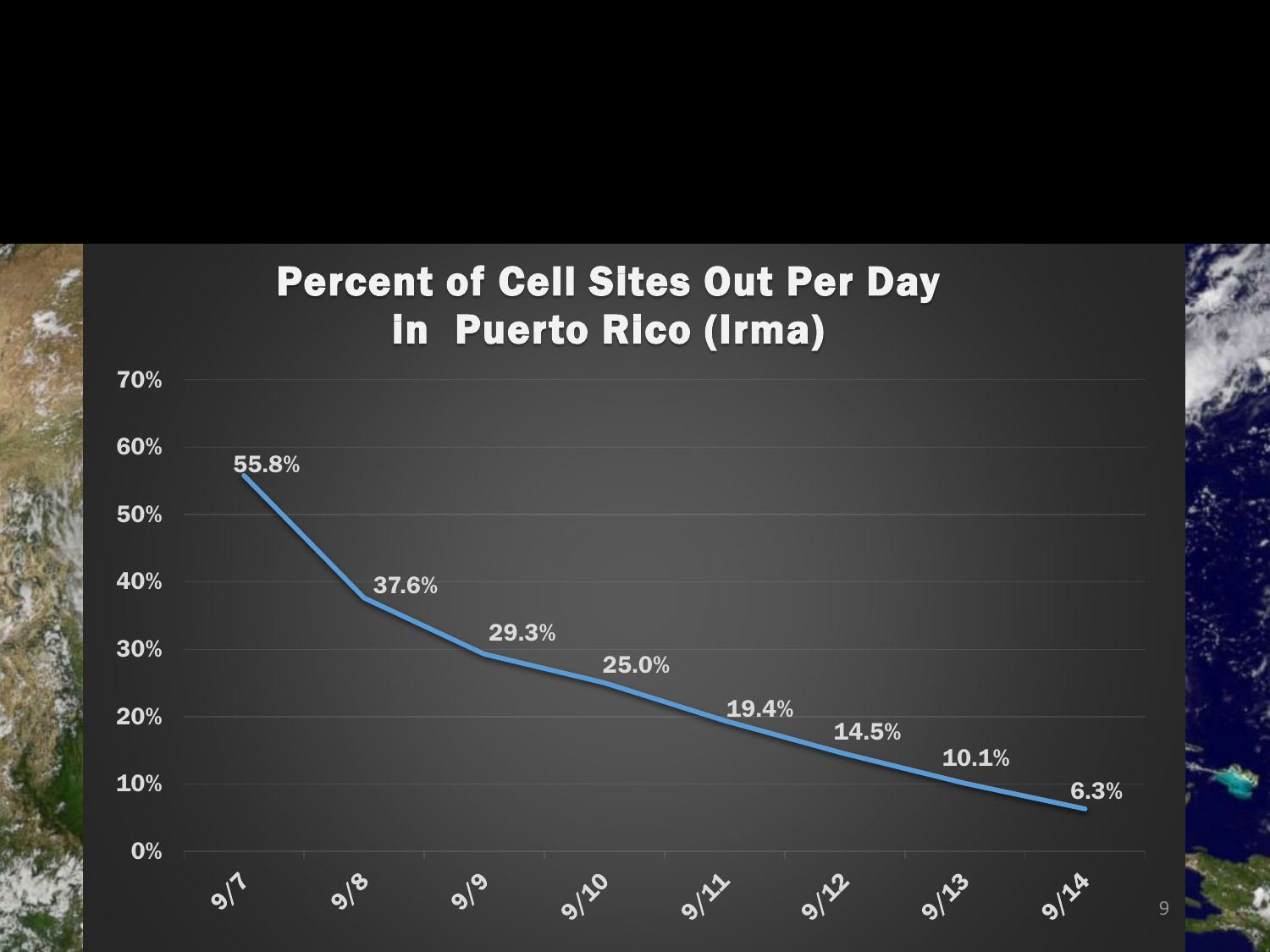### Percent of Cell Sites Out Per Day in U.S. Virgin Islands (Irma)

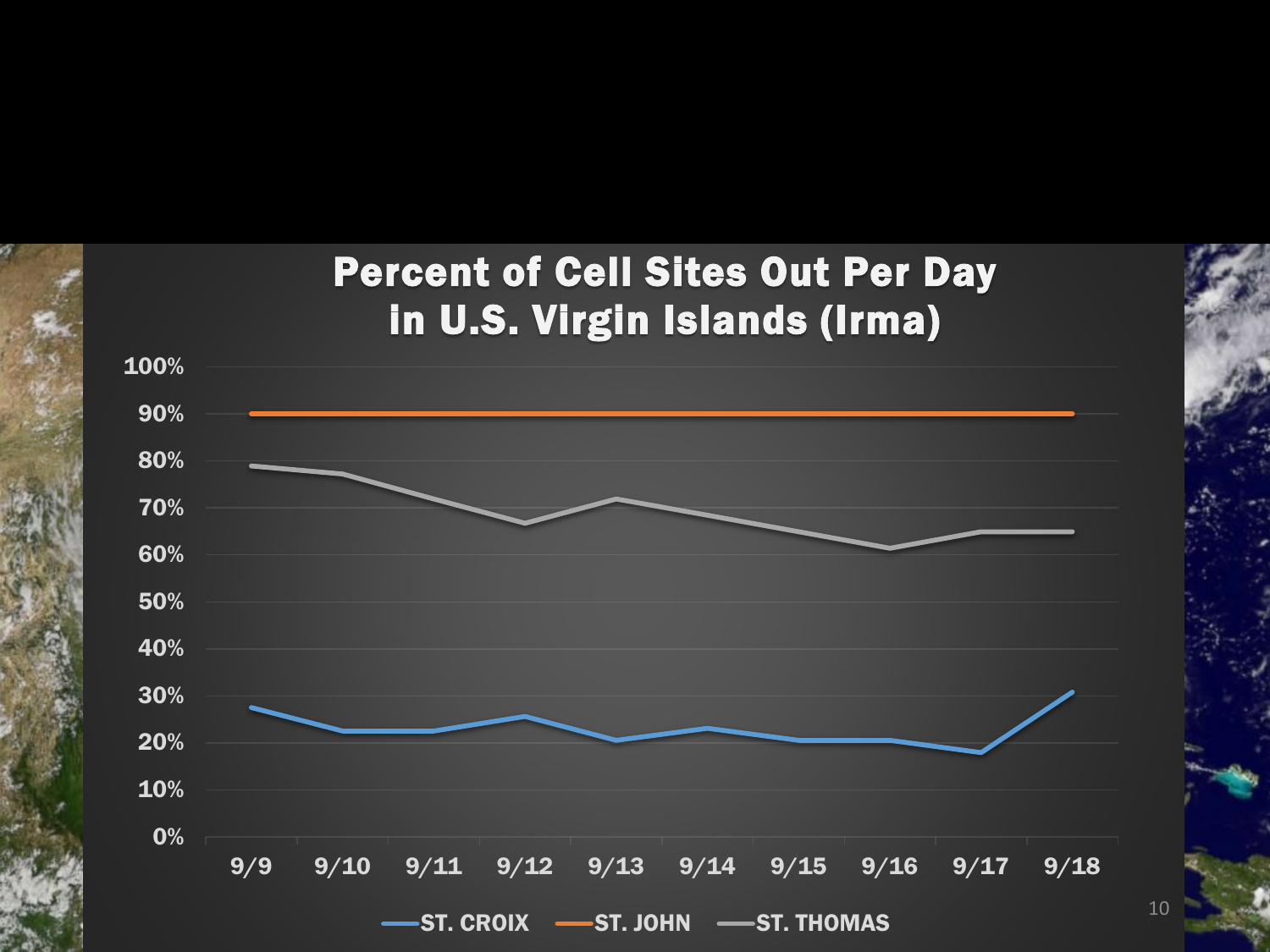#### Percent of Cell Sites Out Per Day in Puerto Rico and U.S. Virgin Islands (Maria)